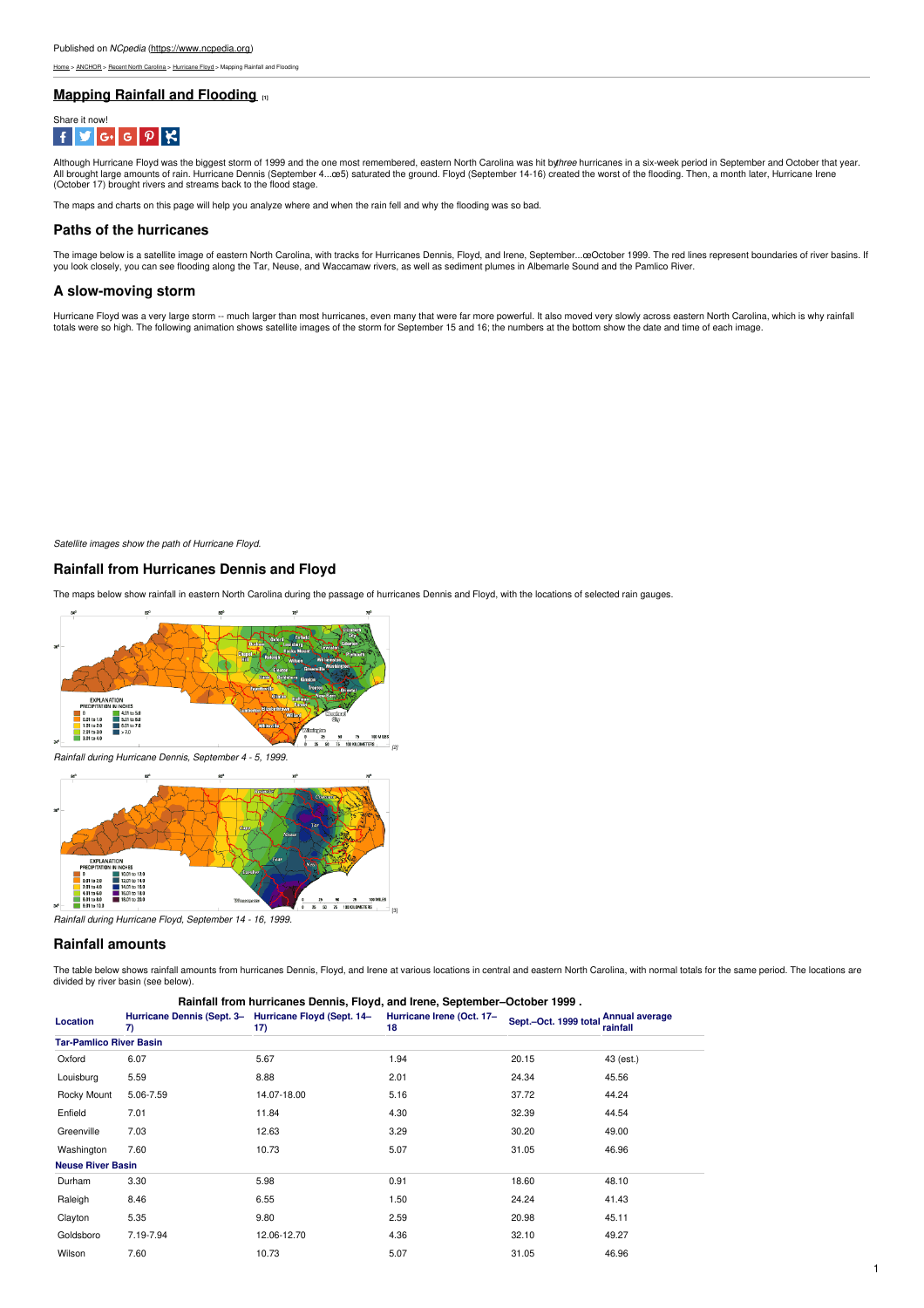| Location                     |                                         | <b>Hauppigage Dennis (Sept. 3- Harsicanes Floyd (Sept. 14-</b> | <b>Hurricane Irene (Oct. 17-</b> | Sept <sup>8</sup> -Oct. 1999 total | <b>Annual average</b><br>rainfall |
|------------------------------|-----------------------------------------|----------------------------------------------------------------|----------------------------------|------------------------------------|-----------------------------------|
| New Bern                     | $\frac{7}{4.00}$                        | $\frac{17}{5.51}$                                              | $18$<br>6.39                     | 19.82                              | 53.11                             |
| Trenton                      | 7.42                                    | 14.98                                                          |                                  | >24.60 <sup>a</sup>                | 52.22                             |
| <b>Cape Fear River Basin</b> |                                         |                                                                |                                  |                                    |                                   |
| Chapel Hill                  | 12.52                                   | 4.67                                                           | 0.84                             | 26.55                              | 46.02                             |
| Dunn                         | 4.50                                    | 7.65                                                           | 4.34                             | 23.81                              | 47.72                             |
| Fayetteville                 | 2.12                                    | 7.23                                                           | 4.19                             | 21.83                              | 46.72                             |
| Clinton                      | 2.96                                    | 11.50                                                          | 4.33                             | 27.50                              | 49(est.)                          |
| Willard                      | 1.30                                    | 13.23                                                          | $\overline{\phantom{0}}$         | >21.01 <sup>a</sup>                | 53.04                             |
| Elizabethtown                | $>1.19^{b}$                             | >14.19 <sup>b</sup>                                            | >6.69 <sup>b</sup>               | >28.00 <sup>b</sup>                | 46.78                             |
| Wilmington                   | 0.59                                    | 19.06                                                          | 2.73                             | 27.10                              | 54.27                             |
|                              | <b>Waccamaw and Lumber River Basins</b> |                                                                |                                  |                                    |                                   |
| Lumberton                    | 1.34                                    | 9.82                                                           | 5.48                             | 24.16                              | 46.54                             |
| Whiteville                   | 1.52                                    | 16.76                                                          | 5.97                             | 34.27                              | 48.73                             |
| <b>Other sites</b>           |                                         |                                                                |                                  |                                    |                                   |
| Lewiston                     | 3.56                                    | 9.73                                                           | 3.47                             | 19.55                              | 46.82                             |
| Williamston                  | 7.20                                    | 16.28                                                          | 5.54                             | 35.55                              | 48.07                             |
| Edenton                      | 5.07                                    | 6.18                                                           | 6.12                             | 23.59                              | 48.54                             |
| Elizabeth City               | 7.68                                    | 2.64                                                           | 5.06                             | 17.73                              | 48.48                             |
| Plymouth                     | 5.03                                    | 7.37                                                           | ۰.                               | $>15.15^a$                         | 51.06                             |
| Morehead City                | 4.29                                    | 4.33                                                           |                                  | >11.21 <sup>a</sup>                | 55.05                             |
| Hoffman<br>Forest            | 6.49                                    | 9.78                                                           |                                  | $>19.58^{\text{a}}$                | 55.60                             |

(a) October rainfall records are unavailable. (b) Partial record; some missing values for period.

#### **River basins**

By comparing the maps and data of rainfall totals with this map of river basins, we can see why flooding occurred where it did. *Aiver basin* is all the land drained by a given river. All rain that falls in<br>the Cape Fear R basin, that river is likely to flood downstream -- even if the locations downstream didn't get much rain.

Based on this map and the data and map above, which rivers would you predict were most likely to flood?



⊮<br>Rivers and river basins of North Carolina, with cities and county outlines shown for reference. (Click the map for a closer look.)

## **Flood levels**

The data below, provided by the U.S. Geological Survey, shows how high the water was at various streamgaging stations (stations where stream or river information is measured) at the peak of flooding. The recurrence interval is how often the river was expected to be that high. Note that in some places, the waters overflowed the 500-year floodplain -- the region where flooding would reasonably be expected an average of once every 500 years! (See this discussion of [floodplains](https://www.ncpedia.org/anchor/preventing-future-floods) [5].)

Compare these flood levels with your predictions above. Were you right?

**Hurricane Floyd flood information for selected streamgaging stations in North Carolina and Virginia**

**Station name**

**1999 floods Peak stage Recurrence interval**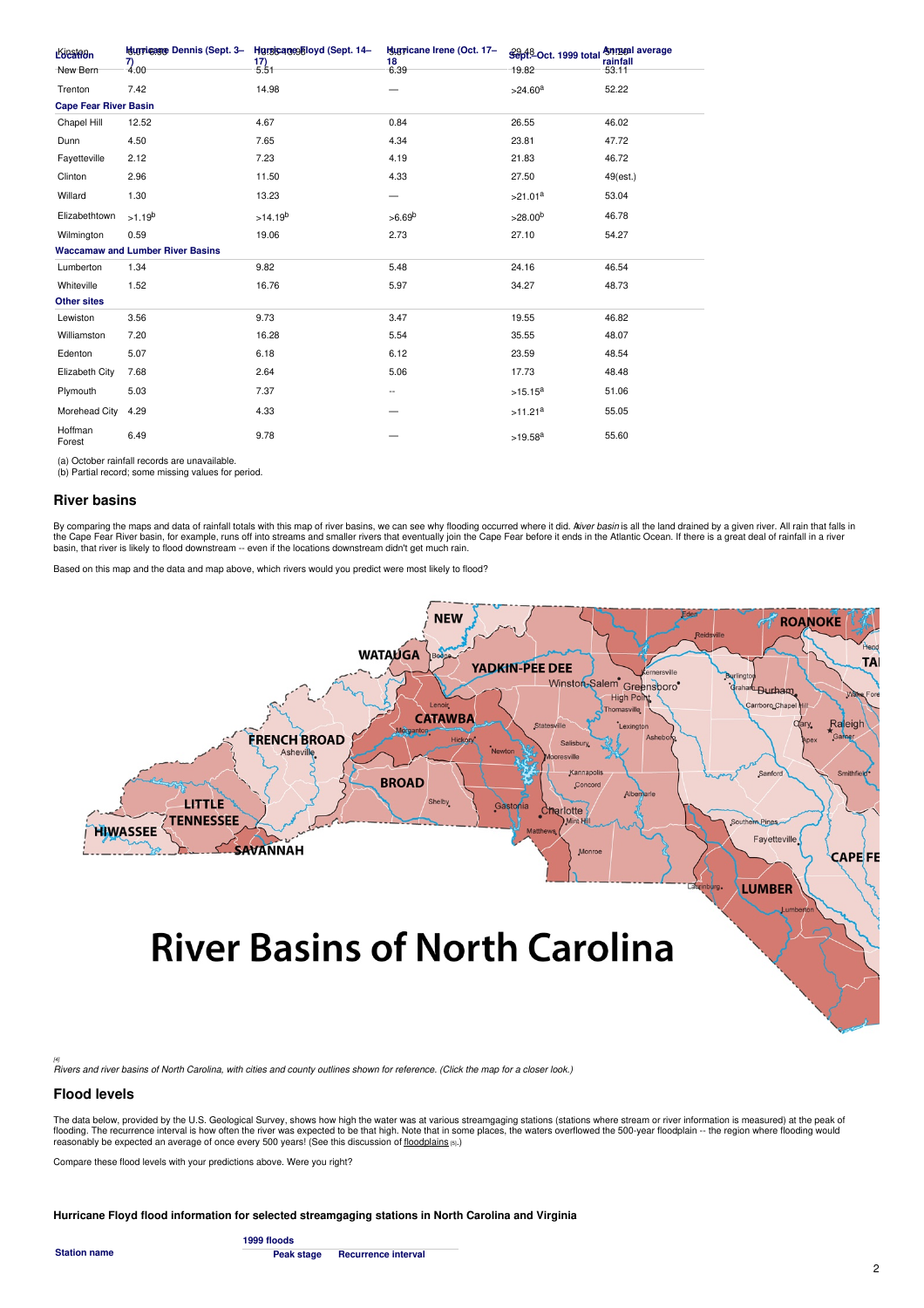|                                                            | Date       | (ft)  | (years)  |
|------------------------------------------------------------|------------|-------|----------|
| <b>Chowan River Basin</b>                                  |            |       |          |
| Nottoway River near Sebrell, Va.                           | 9/20       | 27.01 | 50-100   |
| Blackwater River near Franklin, Va.                        | 9/18       | 26.27 | 100-500  |
| Meherrin River near Lawrenceville, Va.                     | 9/18       | 29.95 | 10-25    |
| Potecasi Creek near Union                                  | 9/16       | 28.9  | >500     |
| Ahoskie Creek at Ahoskie                                   | 9/17       | 17.32 | >500     |
| <b>Roanoke River Basin</b>                                 |            |       |          |
| Cashie River near Windsor                                  | 9/16       | 18.52 | >500     |
| <b>Tar-Pamlico River Basin</b><br>Tar River near Tar River |            |       | 10       |
|                                                            | 9/16       | 17.59 |          |
| Tar River at Louisburg                                     | 9/17       | 26.05 | 50-100   |
| Tar River below Tar River Reservoir                        | 9/17       | 32.89 | 100-500  |
| Tar River at Rocky Mount                                   | 9/17       | 31.66 | 100-500  |
| Swift Creek at Hilliardston                                | 9/17       | 21.30 | >500     |
| Little Fishing Creek near White Oak                        | 9/16       | 30.8  | >500     |
| Fishing Creek near Enfield                                 | 9/18       | 21.65 | 500      |
| Tar River at Tarboro                                       | 9/19       | 41.51 | >500     |
| Conetoe Creek near Bethel                                  | nd         | 19.79 | nd       |
| Tar River at Greenville                                    | 9/21       | 29.72 | nd       |
| Chicod Creek near Simpson                                  | 9/18       | 21.46 | nd       |
| Pamlico River at Washington                                | 9/16       | 8.14  | nd       |
| Van Swamp near Hoke                                        | 9/16       | 7.43  | 25       |
| <b>Neuse River Basin</b>                                   |            |       |          |
| Neuse River near Falls                                     | 10/14 5.95 |       | $5 - 10$ |
| Crabtree Creek at U.S. 1 at Raleigh                        | 9/16       | 16.88 | nd       |
| Neuse River near Clayton                                   | 9/17       | 20.67 | 25-50    |
| Neuse River at Smithfield                                  | 9/18       | 26.72 | >50      |
| Swift Creek near McCullars Crossroads                      | 9/16       | 13.06 | 10       |
| Middle Creek near Clayton                                  | 9/16       | 13.02 | 10-25    |
| Little River near Princeton                                | 9/17       | 16.58 | >500     |
| Neuse River near Goldsboro                                 | 9/20       | 28.85 | 50       |
|                                                            | 9/22       |       |          |
| Neuse River at Kinston                                     | 9/23       | 27.71 | 50-100   |
| Contentnea Creek near Lucama                               |            | 25.0  |          |
|                                                            | 9/16       |       | 100      |
| Nahunta Swamp near Shine                                   | 9/17       | 21.00 | >500     |
| Contentnea Creek at Hookerton                              | 9/18       | 28.28 | >500     |
| Neuse River near Fort Barnwell                             | 9/20       | 22.75 | nd       |
| <b>Trent River near Trenton</b>                            | 9/17       | 22.33 | >500     |
| <b>New River Basin</b>                                     |            |       |          |
| New River near Gum Branch<br><b>Cape Fear River Basin</b>  | 9/16       | 25.12 | >500     |
| Haw River near Bynum                                       | 9/16       | 13.42 | -2       |
| Deep River at Moncure                                      | 9/6        | 9.15  | 2-5      |
| Cape Fear River at Lillington                              | 9/16       | 14.46 | 2        |
| Flat Creek near Inverness                                  |            |       | $2 - 5$  |
|                                                            | 9/16       | 3.84  |          |
| Cape Fear River at Lock 3                                  | 9/17       | 21.59 | 10       |
| Cape Fear River at Lock 1                                  | 9/20       | 23.30 | $5 - 10$ |
| Hood Creek near Leland                                     | 9/16       | 13.89 | 100      |
| <b>Black River near Tomahawk</b>                           | 9/18       | 27.14 | 100-500  |
| Northeast Cape Fear River near                             | 9/18       | 23.51 | >500     |
| Chinquapin<br><b>Lumber and Waccamaw River Basins</b>      |            |       |          |
| Waccamaw River at Freeland                                 | 9/20       | 19.30 | >500     |
| Lumber River at Boardman                                   | 9/19       | 10.70 | 25       |
|                                                            |            |       |          |

Source: "<u>Two Months of Flooding in Eastern North Carolina, September - October 1999: Hydrologic [Water-Quality,](https://pubs.usgs.gov/wri/wri004093/flooding.html) and Geologic Effects of Hurricanes Dennis, Floyd, and Irene)," by Jerad D. Bales,<br>Carolyn J. Oblinger, and Asb</u>

# **Mapping the flood**

How far did the floodwaters spread? The map below combines satellite data from three different sources to give you a picture. How far floodwaters spread depends not only on how high the water is<br>but on the local terrain. I